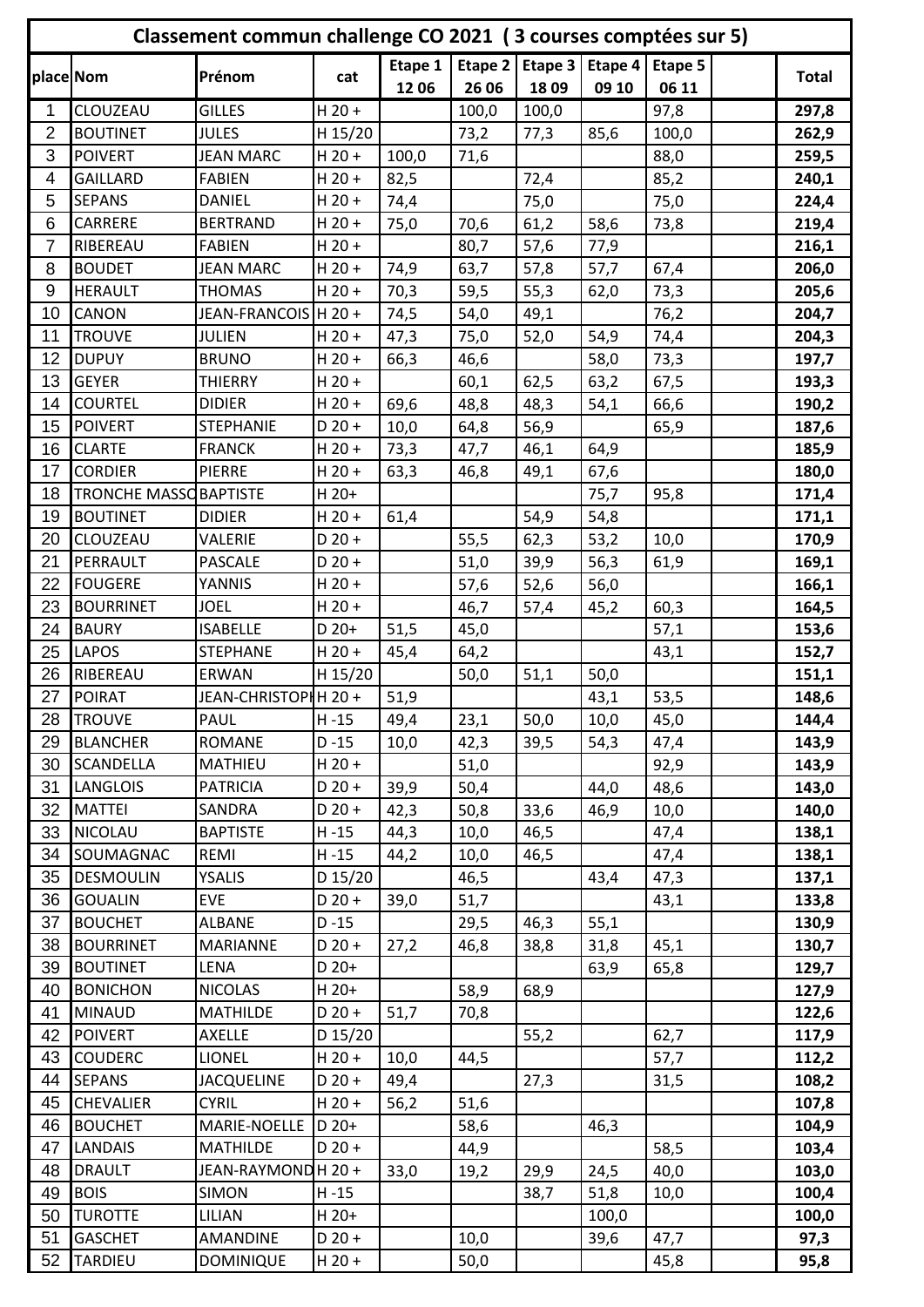| 53      | <b>GAUTREAU</b>           | SANDRA               | $D 20 +$ |      | 37,2 |      | 48,1 | 10,0 | 95,3 |
|---------|---------------------------|----------------------|----------|------|------|------|------|------|------|
| 54      | <b>QUANTE</b>             | <b>CINDY</b>         | $D 20 +$ | 42,3 | 50,9 |      |      |      | 93,2 |
| 55      | <b>MEILLAC</b>            | <b>FANCHON</b>       | D 15/20  |      |      |      | 43,3 | 47,3 | 90,6 |
| 56      | <b>BLANCHER</b>           | <b>SEBASTIEN</b>     | $H$ 20 + | 10,0 |      |      |      | 79,9 | 89,9 |
| 57      | LEDUC                     | JEAN-CHRISTOPHH 20 + |          |      |      | 89,9 |      |      | 89,9 |
| 58      | <b>GUILLOT</b>            | <b>EVAN</b>          | $H - 15$ |      |      |      | 36,6 | 51,6 | 88,2 |
| 59      | <b>BROSSET</b>            | <b>SYLVIE</b>        | $D$ 20 + | 40,6 | 47,3 |      |      |      | 87,9 |
| 60      | <b>TARTARIN</b>           | <b>IRENE</b>         | $D - 15$ |      |      | 39,5 |      | 47,4 | 86,9 |
| 61      | LASGREZAS                 | <b>MARIE</b>         | $D 20 +$ |      |      | 43,8 | 40,2 |      | 84,0 |
| 62      | <b>BAUDET</b>             | <b>SYLVIE</b>        | $D$ 20 + | 31,6 |      |      |      | 49,6 | 81,1 |
| 63      | <b>DAVOUST</b>            | AXEL                 | $H - 15$ | 42,6 |      |      | 35,6 |      | 78,2 |
| 64      | <b>TROUVE</b>             | <b>MANON</b>         | $D - 15$ | 45,9 |      |      | 10,5 | 19,7 | 76,0 |
| 65      | <b>CHENE</b>              | <b>VALENTIN</b>      | $H$ 20 + | 65,5 |      | 10,0 |      |      | 75,5 |
| 66      | <b>MOREAU</b>             | <b>MATHIEU</b>       | $H$ 20+  |      |      |      | 75,0 |      | 75,0 |
| 67      | LARRET                    | <b>FREDERIC</b>      | $H$ 20 + |      | 74,5 |      |      |      | 74,5 |
| 68      | <b>BOUCHET</b>            | SEBASTIEN            | $H$ 20+  |      | 71,7 |      |      |      | 71,7 |
| 69      | <b>BOYER</b>              | <b>CHRISTELLE</b>    | $D$ 20 + |      | 69,7 |      |      |      | 69,7 |
| 70      | <b>TARDIEU</b>            | <b>STEPHANIE</b>     | $D 20 +$ |      | 28,2 |      |      | 39,7 | 67,9 |
| 71      | <b>YOHANN</b>             | <b>BREVET</b>        | $H$ 20+  |      | 67,2 |      |      |      | 67,2 |
| 72      | <b>AVRIT</b>              | <b>MICKAEL</b>       | $H 20 +$ | 65,5 |      |      |      |      | 65,5 |
| 73      | <b>BOIS</b>               | <b>MANUEL</b>        | $H$ 20+  |      |      |      |      | 65,0 | 65,0 |
| 74      | <b>BOIS</b>               | AMELIE               | D 20+    |      |      |      |      | 64,9 | 64,9 |
| 75      | <b>CHEVALIER</b>          | <b>AURELIE</b>       | $D$ 20 + |      | 64,2 |      |      |      | 64,2 |
| 76      | <b>CASTETS</b>            | <b>ADRIEN</b>        | H 15/20  |      |      |      |      |      |      |
| 77      | <b>BAZIN</b>              | <b>GERVAIS</b>       | $H$ 20 + |      |      |      |      | 64,1 | 64,1 |
|         |                           |                      |          | 63,8 |      |      |      |      | 63,8 |
| 78      | <b>PIECHNIK</b>           | <b>MAEVA</b>         | H 20+    |      |      |      | 51,2 | 10,0 | 61,2 |
| 79      | CHAISEMARTIN              | <b>HERVE</b>         | $H$ 20+  |      |      |      | 61,1 |      | 61,1 |
| 80      | <b>ROBERT</b>             | <b>FLORIAN</b>       | $H$ 20 + |      | 60,8 |      |      |      | 60,8 |
| 81      | <b>MARTINEAU</b>          | <b>LISA</b>          | $D - 15$ |      |      | 23,1 | 27,5 | 10,0 | 60,6 |
| 82      | LEYZAT                    | <b>CEDRIC</b>        | $H 20 +$ |      | 60,1 |      |      |      | 60,1 |
| 83      | THIRIAUD                  | <b>CHLOE</b>         | $D - 15$ | 50,0 |      | 10,0 |      |      | 60,0 |
| 84      | <b>BARDOT</b>             | LOUIS                | $H$ 20 + |      | 60,0 |      |      |      | 60,0 |
| 85      | <b>NICOU</b>              | <b>MATHIEU</b>       | $H$ 20+  |      |      |      | 59,9 |      | 59,9 |
| 86      | <b>ROSSARD</b>            | <b>STEPHANIE</b>     | $D$ 20 + |      | 10,0 |      |      | 49,8 | 59,8 |
| 87      | RABALLARD                 | <b>EMMANUELLE</b>    | $D$ 20 + | 39,6 |      | 10,0 | 10,0 |      | 59,6 |
| 88      | <b>NADAUD</b>             | <b>AXEL</b>          | H 15/20  |      |      |      | 58,3 |      | 58,3 |
| 89      | <b>SAPIN</b>              | <b>PHILIPPE</b>      | $H$ 20+  |      |      |      |      | 56,9 | 56,9 |
| 90      | LAMBRECHT                 | <b>ALICE</b>         | $D - 15$ | 34,2 |      | 22,6 |      |      | 56,8 |
| 91      | <b>GAUTHIER</b>           | <b>HERVE</b>         | $H 20 +$ | 56,1 |      |      |      |      | 56,1 |
| 92      | <b>VIGIER</b>             | <b>PAUL</b>          | $H - 15$ |      |      | 10,0 | 45,8 |      | 55,8 |
| 93      | VERGNAUD                  | <b>PASCAL</b>        | $H$ 20+  |      |      |      | 54,8 |      | 54,8 |
| 94      | <b>MARTINEAU</b>          | ADAM                 | $H - 15$ |      |      | 23,2 | 21,5 | 10,0 | 54,6 |
| 95      | ANDRIEUX                  | <b>CHRISTIAN</b>     | H 20+    |      |      |      |      | 53,8 | 53,8 |
| 96      | <b>FAURE</b>              | <b>KEVIN</b>         | $H$ 20+  |      |      |      | 53,5 |      | 53,5 |
| 97      | <b>DESSERE</b>            | <b>FREDERIC</b>      | $H 20 +$ | 42,8 |      |      |      | 10,0 | 52,8 |
| 98      | <b>FOURGEAUD</b>          | JEAN-MARC            | $H$ 20 + |      | 52,5 |      |      |      | 52,5 |
| 99      | <b>DAVOUST</b>            | <b>ALEX</b>          | $H$ 20+  |      |      |      | 51,9 |      | 51,9 |
|         | 100 LEDUQUE               | <b>CEDRICK</b>       | $H$ 20 + | 51,7 |      |      |      |      | 51,7 |
| 101     | <b>BACLE</b>              | <b>THIERRY</b>       | $H$ 20 + | 41,6 |      |      |      | 10,0 | 51,6 |
|         | 102 ROUSSEAU              | <b>PATRICIA</b>      | $D$ 20 + | 41,5 |      |      |      | 10,0 | 51,5 |
|         | 103 OUVRIER-BONNASTEPHANE |                      | H 20+    |      |      |      |      | 51,5 | 51,5 |
|         | 104 GENIN                 | <b>MATHIEU</b>       | $H 20 +$ |      | 51,2 |      |      |      | 51,2 |
| 105 ROY |                           | <b>MIKAEL</b>        | $H$ 20+  |      |      |      |      | 50,4 | 50,4 |
|         | 106 LEYZAT                | VALENTIN             | H 15/20  |      | 50,4 |      |      |      | 50,4 |
|         | 107 PICOT                 | <b>MARIE</b>         | D 20+    |      |      |      |      | 50,2 | 50,2 |
|         | 108 RAYMOND               | LOU                  | D 15/20  |      |      |      |      | 50,0 | 50,0 |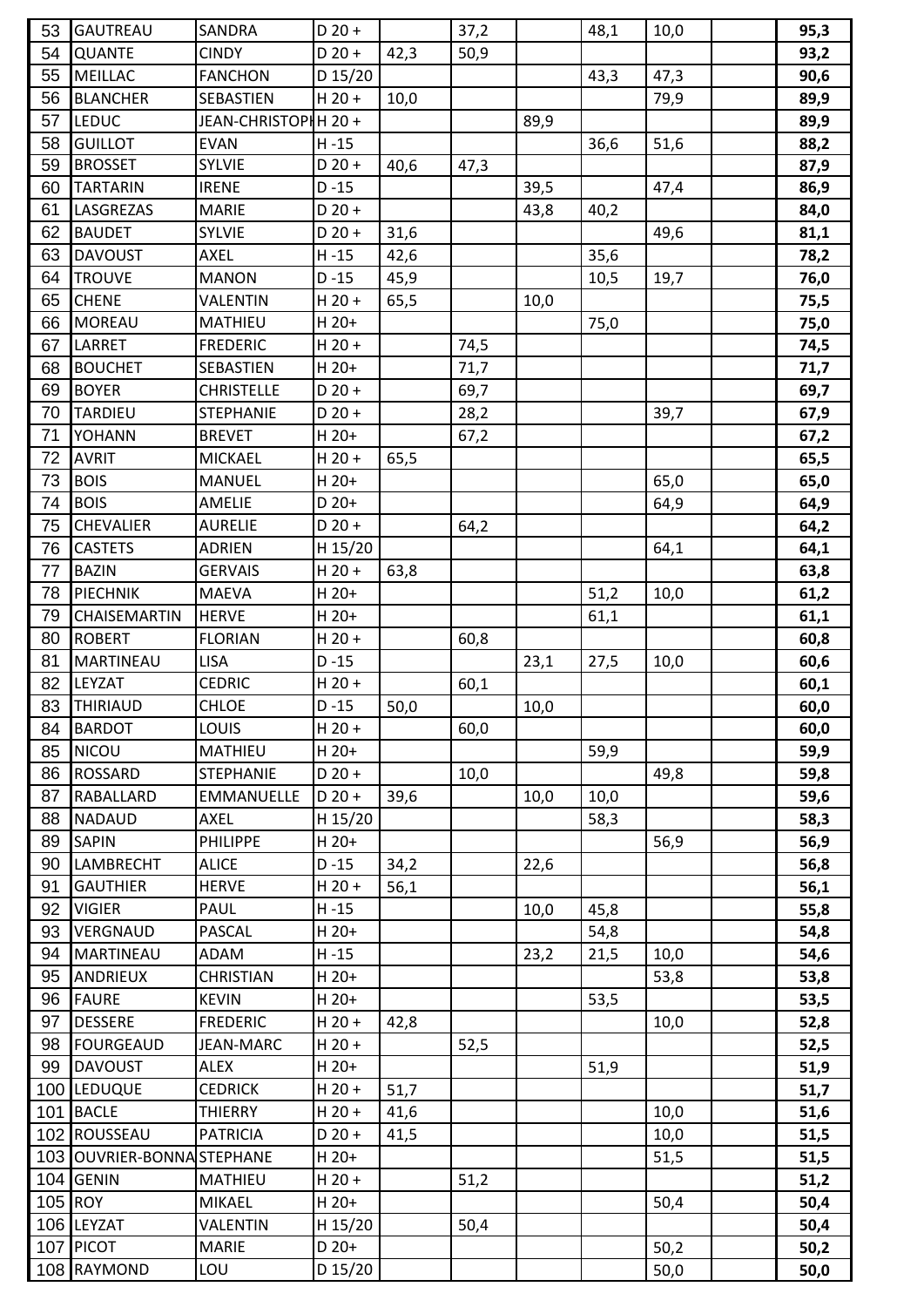|     | 109 ROUDAUD            | GIL                 | $H - 15$ | 49,9 |      |      |      |      | 49,9 |
|-----|------------------------|---------------------|----------|------|------|------|------|------|------|
|     | 110 RAYMOND            | <b>ERIC</b>         | H 20+    |      |      |      |      | 49,9 | 49,9 |
|     | 111 MAZE               | JEAN CHRISTOPHH 20+ |          |      |      |      | 49,7 |      | 49,7 |
|     | 112 PAMPIGLIONE        | YANN                | $H$ 20 + |      | 49,7 |      |      |      | 49,7 |
|     | 113 MEGRET             | <b>DAMIEN</b>       | $H$ 20+  |      |      |      | 49,6 |      | 49,6 |
|     | 114 MOUSNIER           | SEBASTIEN           | $H$ 20 + |      | 49,5 |      |      |      | 49,5 |
|     | $115$ HUTT             | <b>ANNE-GAELLE</b>  | $H$ 20 + | 49,4 |      |      |      |      | 49,4 |
|     | <b>116 HILT</b>        | <b>NICOLAS</b>      | $H$ 20 + | 49,4 |      |      |      |      | 49,4 |
|     | 117 FOUGEAUD           | <b>JEAN-MARC</b>    | H 20+    |      |      |      |      | 49,3 | 49,3 |
|     | <b>118 SAVY</b>        | <b>KILINO</b>       | $H - 15$ | 49,1 |      |      |      |      | 49,1 |
|     | 119 PEYRONNET          | <b>MICHEL</b>       | $H$ 20 + |      |      | 38,9 |      | 10,0 | 48,9 |
|     | 120 GENERAIX           | <b>ADELINE</b>      | $D$ 20 + |      | 48,1 |      |      |      | 48,1 |
| 121 | <b>ROSSARD</b>         | <b>CHRISTOPHE</b>   | $H$ 20 + |      | 48,1 |      |      |      | 48,1 |
|     | 122 MARON              | <b>BENOIT</b>       | $H$ 20 + | 10,0 | 37,7 |      |      |      | 47,7 |
|     | 123 GASCHET            | <b>JULIEN</b>       | $D 20+$  |      |      |      |      | 47,7 | 47,7 |
|     | 124 PUYDOYEUX          | <b>ARTHUR</b>       | $H - 15$ | 46,6 |      |      |      |      | 46,6 |
|     | 125 PUYDOYEUX          | <b>CELINE</b>       | $D 20 +$ | 46,5 |      |      |      |      | 46,5 |
|     | 126 VIGIER             | <b>JEROME</b>       | $H$ 20+  |      |      |      | 45,8 |      | 45,8 |
|     | 127 LAURENT            | <b>ROBIN</b>        | $H - 15$ |      |      |      | 45,6 |      | 45,6 |
|     | 128 BAUDRY             | <b>OLIVIER</b>      | $H 20 +$ | 45,3 |      |      |      |      | 45,3 |
|     | 129 GAUTIER            | <b>DAVID</b>        | H 20+    |      |      |      |      | 45,2 | 45,2 |
|     | 130 LARCHER            | <b>CHRISTOPHE</b>   | H 20+    |      |      |      |      | 45,1 | 45,1 |
|     | 131 GRANATA            | <b>SEVERINE</b>     | $D$ 20 + |      | 45,0 |      |      |      | 45,0 |
|     | 132 LAMBRECHT          | <b>MAXIME</b>       | $H - 15$ | 34,2 | 10,0 |      |      |      | 44,2 |
|     | 133 CUSSAC             | <b>STEPHANIE</b>    | $D$ 20 + |      |      | 43,9 |      |      | 43,9 |
|     | 134 LUBIN              | <b>THEO</b>         | $H - 15$ |      |      |      | 43,0 |      | 43,0 |
|     | 135 CASENAVE           | <b>FLORIAN</b>      | $H$ 20 + |      |      | 42,9 |      |      | 42,9 |
|     | 136 BLANCHER           | SEBASTIEN           | $H$ 20 + |      | 42,3 |      |      |      | 42,3 |
|     | 137 FALLETTA           | <b>MORGANE</b>      | $D 20 +$ |      | 42,0 |      |      |      | 42,0 |
|     | 138 LANNEFRANQUE FLORE |                     | $D$ 20 + | 41,6 |      |      |      |      | 41,6 |
|     | 139 DE LA DURE         | <b>MATHILDE</b>     | $D - 15$ |      |      |      |      | 41,2 | 41,2 |
|     | 139 DE LA DURE         | <b>PIERRE</b>       | $H$ 20+  |      |      |      |      | 41,2 | 41,2 |
|     | 141 DEJEAN-BOUYER      | <b>VIRGINIE</b>     | $D 20 +$ |      |      | 41,2 |      |      | 41,2 |
|     | 142 FREMERY            | <b>STEPHANE</b>     | $H$ 20 + |      | 30,5 |      |      | 10,0 | 40,5 |
|     | 143 GRAND              | <b>JEAN PIERRE</b>  | $H$ 20 + |      | 29,9 | 10,0 |      |      | 39,9 |
|     | 144 FLECHARD           | <b>CHRISTELLE</b>   | $D - 15$ | 39,1 |      |      |      |      | 39,1 |
|     | 145 TALON              | <b>NAGGY</b>        | $H$ 20 + | 39,1 |      |      |      |      | 39,1 |
|     | 146 AYGON              | <b>MARIE</b>        | D 20+    | 38,9 |      |      |      |      | 38,9 |
|     | 147 BOIS               | <b>FAUSTINE</b>     | $D - 15$ |      |      | 38,5 |      |      | 38,5 |
|     | 148 POTHET             | <b>GERARD</b>       | $H$ 20 + |      | 28,4 |      |      | 10,0 | 38,4 |
|     | 149 POTHET             | <b>MARIE NOELLE</b> | $D$ 20 + |      | 28,4 |      |      | 10,0 | 38,4 |
|     | 150 GEYER              | <b>IRIS</b>         | D 15/20  |      |      |      | 38,3 |      | 38,3 |
|     | 151 DELIAT             | <b>FREDERIC</b>     | $H$ 20 + | 37,9 |      |      |      |      | 37,9 |
|     | 152 MERCERON           | SANDRINE            | $D 20 +$ | 37,9 |      |      |      |      | 37,9 |
|     | 153 LACHAVANNE         | <b>ALINE</b>        | $D$ 20 + |      | 37,2 |      |      |      | 37,2 |
|     | 154 CRAMPAGNE          | <b>EMMANUEL</b>     | $H 20+$  |      |      |      |      | 37,2 | 37,2 |
|     | 155 BLAISE             | <b>CORINNE</b>      | D 20+    |      |      |      |      | 37,1 | 37,1 |
|     | 156 VUILLEMENOT        | <b>CELINE</b>       | $D$ 20 + | 22,4 | 14,7 |      |      |      | 37,1 |
|     | 157 MAZIERE            | <b>CELIA</b>        | $D 20 +$ | 22,4 | 14,7 |      |      |      | 37,1 |
|     | 158 CRAMPAGNE          | <b>MAXENCE</b>      | H 15/20  |      |      |      |      | 37,0 | 37,0 |
|     | 159 PORTIN             | <b>NOELYNE</b>      | D 15/20  |      |      |      |      | 37,0 | 37,0 |
|     | 160 CRAMPAGNE          | <b>MARINE</b>       | D 15/20  |      |      |      |      | 37,0 | 37,0 |
|     | 161 STEPHANE           | <b>MOUSSAY</b>      | $H$ 20 + |      |      | 35,7 |      |      | 35,7 |
|     | 162 VIGIER             | SYLVAIN             | $H$ 20+  |      |      |      |      | 35,0 | 35,0 |
|     | 163 FOUGERE            | <b>JADE</b>         | $H - 15$ |      |      |      |      | 34,5 | 34,5 |
|     | 164 BRUCELLE           | <b>DAMIEN</b>       | $H$ 20+  |      |      |      |      | 34,3 | 34,3 |
|     |                        |                     |          |      |      |      |      |      |      |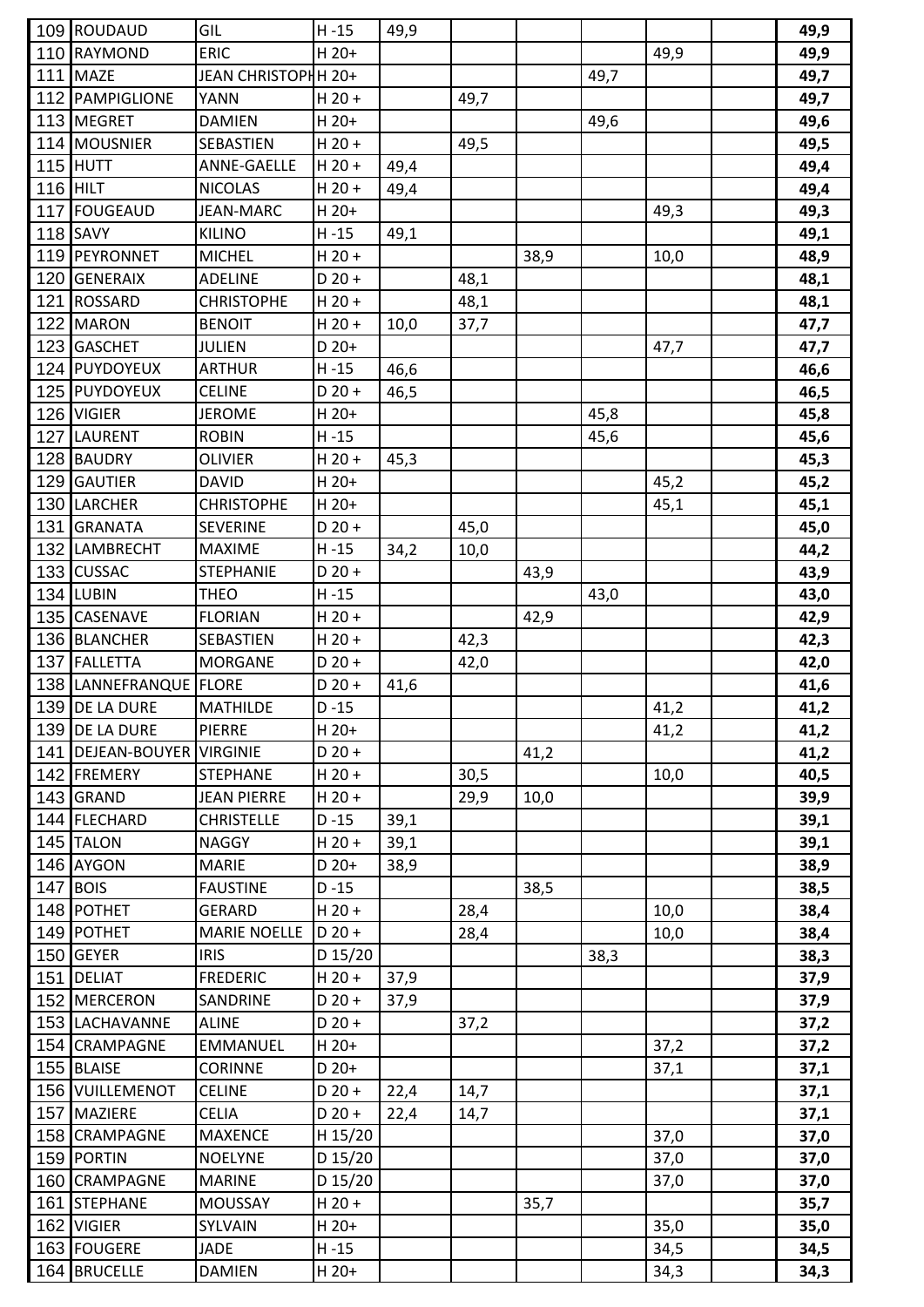|     | 165 BRUCELLE              | LOUIS                  | $H - 15$ |      |      |      |      | 34,3 | 34,3 |
|-----|---------------------------|------------------------|----------|------|------|------|------|------|------|
|     | 166 LEGRAND               | <b>SYLVIE</b>          | $D 20+$  |      |      |      |      | 34,3 | 34,3 |
|     | 167 LAURIAC               | <b>FREDERIQUE</b>      | $D 20+$  |      |      |      |      | 34,2 | 34,2 |
|     | 168 GAUTIER               | <b>GAUTIER</b>         | $H$ 20+  |      | 33,9 |      |      |      | 33,9 |
|     | 169 FOURGEAUD             | <b>FANNY</b>           | $D 20+$  |      | 33,8 |      |      |      | 33,8 |
|     | 170 BUSSEUIL              | <b>JENNIFER</b>        | $D$ 20 + |      |      | 33,8 |      |      | 33,8 |
| 171 | <b>LUBIN</b>              | <b>MELINE</b>          | $D - 15$ |      |      |      | 31,2 |      | 31,2 |
|     | 172 FREMERY               | LEANDRE                | H 15/20  |      | 30,5 |      |      |      | 30,5 |
|     | 173 TEXIER                | <b>SOPHIE</b>          | $D - 15$ |      |      |      |      | 30,3 | 30,3 |
|     | 174 BAUDRY                | <b>JEAN-CLAUDE</b>     | $H$ 20 + | 10,0 | 18,8 |      |      |      | 28,8 |
|     | 175 PERRIN                | <b>HELDER</b>          | $H$ 20 + |      |      | 28,4 |      |      | 28,4 |
|     | 176 TARDIEU               | CAMILLE                | $D - 15$ |      | 27,7 |      |      |      | 27,7 |
| 177 | <b>PERRY BOLATA</b>       | <b>OPHELIE</b>         | $D - 15$ |      | 27,7 |      |      |      | 27,7 |
|     | 178 MERLE                 | <b>TONY</b>            | $H$ 20 + |      |      | 23,7 |      |      | 23,7 |
|     | 179 TESSIER               | <b>NOE</b>             | $H - 15$ |      |      |      | 22,0 |      | 22,0 |
|     | 180 MOREAU                | <b>NOELY</b>           | $D - 15$ | 21,3 |      |      |      |      | 21,3 |
| 181 | <b>VERCELLI</b>           | SANDRINE               | $D 20+$  |      |      |      | 21,0 |      | 21,0 |
| 181 | <b>TUROTTE</b>            | PASCAL                 | $H$ 20+  |      |      |      | 21,0 |      | 21,0 |
|     | 183 BELKACI               | LUCIEN                 | $H - 15$ |      |      | 10,0 |      | 10,0 | 20,0 |
|     | 184 LAURENT               | Sophie                 | $D$ 20 + |      | 19,2 |      |      |      | 19,2 |
| 185 | <b>CHERRIER</b>           | <b>VALENTIN</b>        | $H - 15$ |      |      | 18,3 |      |      | 18,3 |
|     | 186 CROS                  | <b>ALICE</b>           | $D - 15$ |      | 16,2 |      |      |      | 16,2 |
| 187 | <b>BRUDEY</b>             | <b>SACHA</b>           | $H - 15$ |      |      | 14,9 |      |      | 14,9 |
|     | 188 JEAN CLAUDE           | <b>BAUDRY</b>          | $H$ 20 + |      |      | 14,7 |      |      | 14,7 |
|     | 189 THIRIOT               | <b>LIAM</b>            | $H - 15$ |      |      | 14,3 |      |      | 14,3 |
|     | 190 LEYZAT                | LAURIANE               | $D - 15$ |      | 14,2 |      |      |      | 14,2 |
| 191 | <b>HUGOT</b>              | <b>CORALIE</b>         | D 20+    |      |      |      | 11,4 |      | 11,4 |
|     | 192 LEFEVRE               | <b>MORGANE</b>         | D 20+    |      |      |      | 11,4 |      | 11,4 |
|     | 193 DUFORT                | <b>MATHIEU</b>         | $H$ 20+  |      |      |      | 11,4 |      | 11,4 |
|     | 194 SOULLARD              | <b>ENOLA</b>           | $D - 15$ |      |      |      | 11,4 |      | 11,4 |
|     | 195 VERGNIOL              | <b>AMBRE</b>           | D 20+    |      |      |      |      | 10,0 | 10,0 |
|     | 195 VARACHAUD             | <b>NICOLAS</b>         | $H - 15$ | 10,0 |      |      |      |      | 10,0 |
|     | 195 TEXIER                | ABYGAELLE              | $D - 15$ |      |      |      |      | 10,0 | 10,0 |
|     | 195 TEXIER                | LAURE - HELENE D 15/20 |          |      |      |      |      | 10,0 | 10,0 |
|     | 195 TARDIEU               | <b>NOEMIE</b>          | D 15/20  |      | 10,0 |      |      |      | 10,0 |
|     | 195 QUAIREAU              | <b>STEPHANE</b>        | $H$ 20 + |      |      | 10,0 |      |      | 10,0 |
|     | 195 PUAUD                 | <b>SIMON</b>           | H 15/20  | 10,0 |      |      |      |      | 10,0 |
|     | 195 PUAUD                 | YANN                   | $H$ 20 + | 10,0 |      |      |      |      | 10,0 |
|     | 195 PRONCHERY             | COME                   | $D - 15$ |      |      |      |      | 10,0 | 10,0 |
|     | 195 PRONCHERY             | <b>NICOLAS</b>         | $H$ 20+  |      |      |      |      | 10,0 | 10,0 |
|     | 195 PRONCHERY             | VANESSA                | D 20+    |      |      |      |      | 10,0 | 10,0 |
|     | 195 POTHET                | <b>AIMIE</b>           | D 20+    |      |      |      |      | 10,0 | 10,0 |
|     | 195 POTHET                | <b>CLOE</b>            | D 15/20  |      |      |      |      | 10,0 | 10,0 |
|     | 195 POIVERT               | <b>ELIOTT</b>          | H 15/20  |      |      |      |      | 10,0 | 10,0 |
|     | 195 PESQUET               | LAURYNE                | D 15/20  |      | 10,0 |      |      |      | 10,0 |
|     | 195 MUNIER                | <b>TANGUY</b>          | $H$ 20 + |      | 10,0 |      |      |      | 10,0 |
|     | 195 MICHELET-GAUTHAURELIE |                        | D 20+    |      |      |      |      | 10,0 | 10,0 |
|     | 195 MESNARD               | <b>ALAIN</b>           | $H$ 20 + | 10,0 |      |      |      |      | 10,0 |
|     | 195 MARTINEAU             | <b>ANTONY</b>          | $H$ 20+  |      |      |      |      | 10,0 | 10,0 |
|     | 195 MARTIN                | MEGHAN                 | $D$ 20 + |      | 10,0 |      |      |      | 10,0 |
|     | 195 LACLAU                | <b>FREDERIC</b>        | $H$ 20 + | 10,0 |      |      |      |      | 10,0 |
|     | 195 LACHAVANNE            | <b>BRUNO</b>           | $H$ 20 + | 10,0 |      |      |      |      | 10,0 |
|     | 195 JOURDAN               | SYLVAIN                | $H$ 20+  |      |      |      |      | 10,0 | 10,0 |
|     | 195 JOUMIER               | CAROLINE               | D 20+    |      |      |      |      |      |      |
|     | 195 GUINOT                | <b>JOELLE</b>          | $D$ 20 + |      |      |      |      | 10,0 | 10,0 |
|     |                           |                        |          |      |      | 10,0 |      |      | 10,0 |
|     | 195 GUICHE                | <b>FLORIAN</b>         | $H$ 20+  |      |      |      |      | 10,0 | 10,0 |